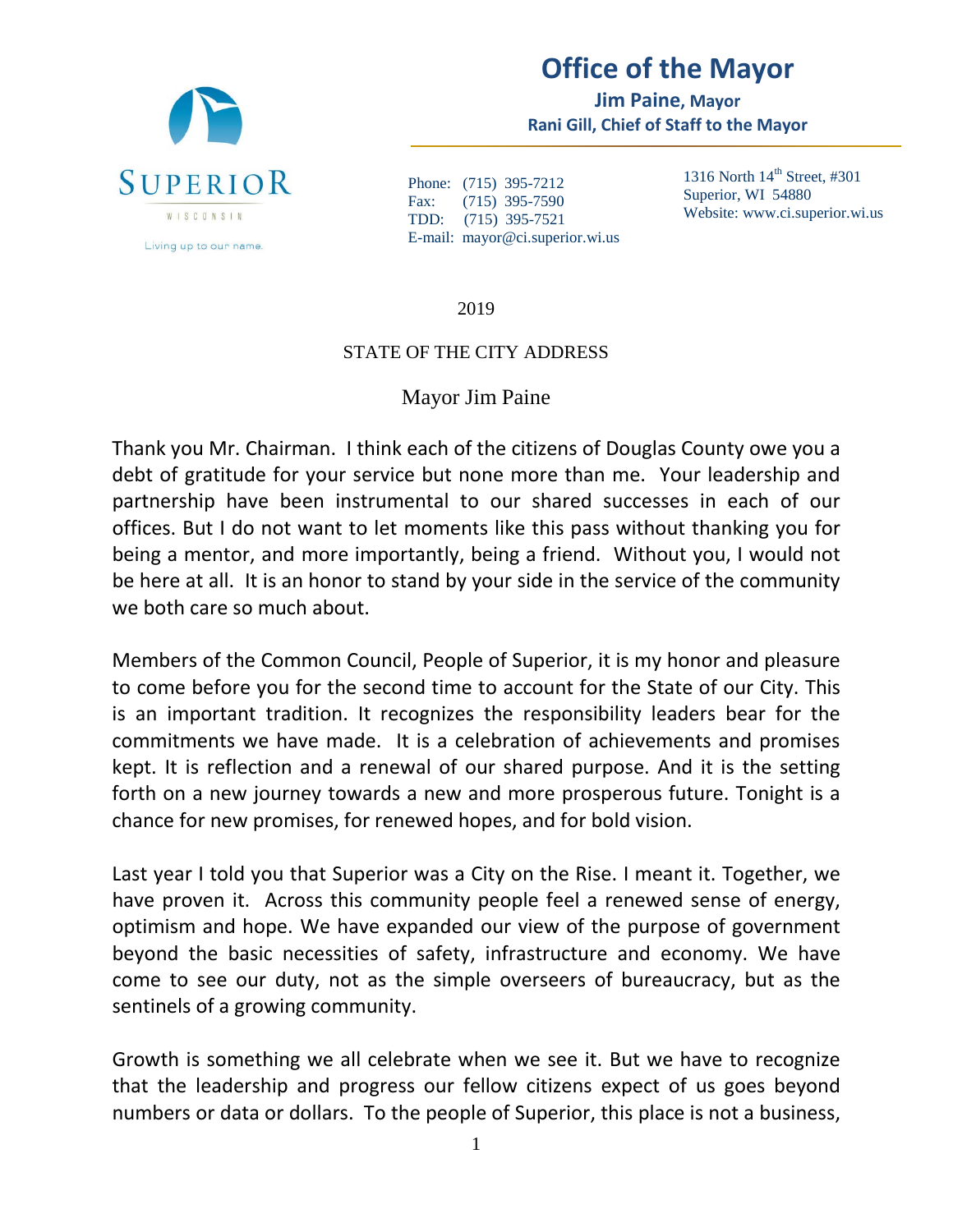or an economy, or a job opportunity, or a shopping center. This place is home. The work we do on your behalf is personal. We inherited this place with a sacred duty to care for it, improve it and pass it along to our children. This City houses more than just our lives and livelihoods. It hosts our memories and colors our identity. The City of Superior is the people of Superior, nothing less. To improve our City is to improve ourselves.

Small victories, then, are not enough. The status quo is unacceptable. We owe it to ourselves and to each other to reach for greatness. The work we do for our community, for our families, our friends, neighbors and fellow citizens is the most important work we will do in our lives. But if we would rise above the lesser expectations of the past, we have to understand and accept that we will only find greatness if we pursue it together.

This does not preclude discussion, debate or even division. These are the tools we use to perfect ideas and build consensus. But progress is not possible if we cannot distinguish between criticism and obstructionism. It is the duty of all of us that would lead to look to each other and find the merit, the best intentions, and the best incarnation of the ideas of our fellow leaders and citizens. Fortunately for the people of Superior and contrary to the unfounded accusations of some, this City is led by people that believe in collaboration, not opposition. We discuss, debate, plan, prepare and persuade, but the vast majority of our decisions end in consensus. This is not only inspiring but, it is the very essence of opportunity. To bring our very different minds, experiences, and talents together to a common purpose is the foundation of greatness. I know this not out of blind faith, but by the proven successes we have achieved together.

So I am pleased to join you tonight to celebrate some of those successes.

Each of the Mayoral campaigns I have witnessed over the last 20 years has criticized our neighborhoods and over the 10 years that I have served in public office, I have heard the same criticism countless times. Superior has the oldest housing stock in the State. Superior has the oldest housing stock in the Country. It is not true. We do not really know how we compare to other communities, but politicians love hyperbole and so if something is bad, why miss the chance to say it's the worst?

But we ought to know where we actually stand. Old homes are historic homes. We should recognize that and celebrate it. If in fact we are home to some of the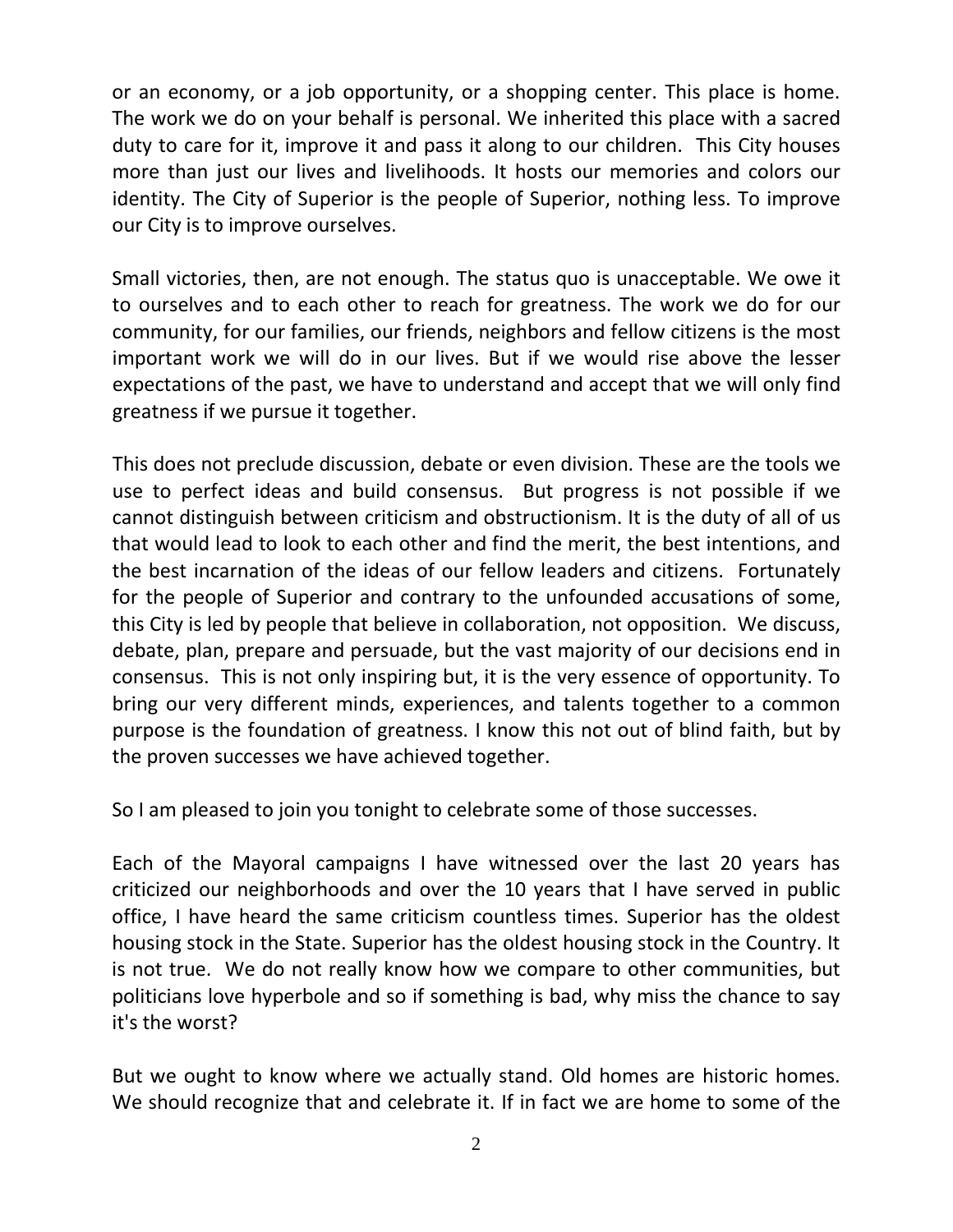most iconic and beautiful structures in the State or even the Country, we should tell that story. That is why we have resurrected the City of Superior Historic Preservation Committee to identify significant and historic structures and places in our City and help protect them. At their very first meeting, the Committee partnered with the State Historical Society to conduct a historic homes survey of Superior, the first step to telling the long history of our neighborhoods and our neighbors. We will use this survey to connect homeowners to resources that can help them preserve their homes for their families and their community.

But old housing stock is not just a challenge or an opportunity. Even I have used both of those terms and I was wrong. Housing is the foremost identity of our community. Houses are the face of our community and the structure of our neighborhoods. They are the greatest investment most families will ever make. They are the place our children grow up. They provide beauty and character to our neighborhoods and they hold the stories of generations of our people. It is not a problem that they are old any more than it is a problem our City is old. Age is not our problem, condition is our problem, but destruction is not the solution. Destroying homes, regardless of their condition is the destruction of our past and our future. It is harmful to our City budget, our economy, and our environment. So we changed direction and decided to accept our past and make it our future. Last year, we created a Housing Task Force to turn this vision into policy. This year, we created the City's first Housing Coordinator position and hired Jeff Skrenes, a housing advocate that took on the City of Minneapolis in the depths of their housing crisis through vision, research, and policy. He was at the front of countless home and neighborhood rehabs and now he works for us. Jeff worked with our Planning Department, my office, the City Council, and our Housing Task Force to create the City of Superior's first vacant house recycling program, which takes houses that have lost nearly all of their value and incentivizes the market to restore the home and therefore the neighborhood to new life. We have already seen three houses enter this program with more on the way. Instead of creating financial and safety liabilities for their owners, neighbors and the City, these homes are now on their way to injecting tens of thousands of dollars in new value into the community and bringing new families into restored neighborhoods.

Beyond preservation of our existing homes, one of our greatest challenges has been supply of affordable housing for a growing population. As our economy continues to thrive we have struggled to provide safe places for working families to live in our City and we have lost not only neighbors, but customers and taxpayers to other communities. Only new housing can prevent this and put us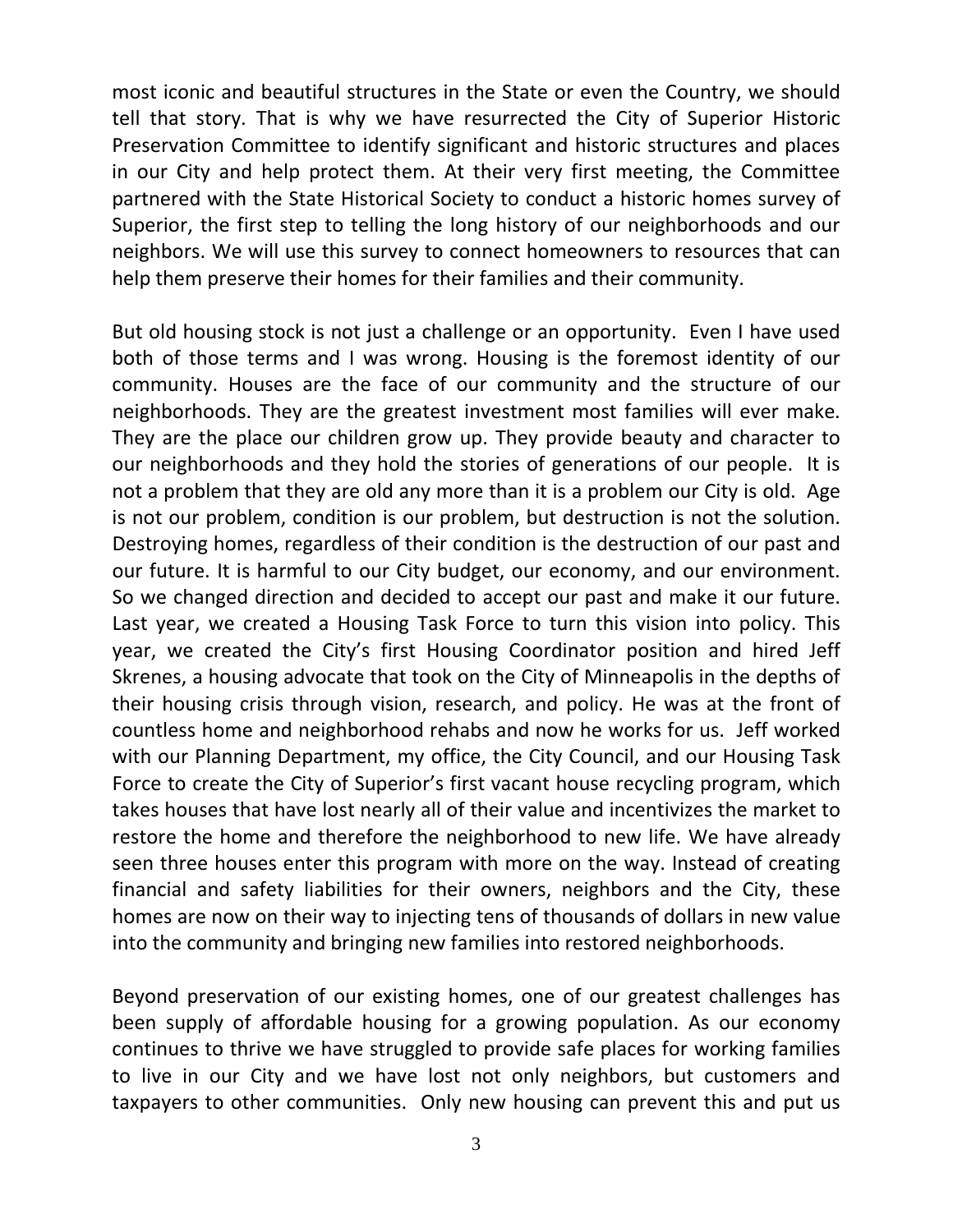on a path to real economic prosperity. That is why the City of Superior partnered with P&R Plumbing to follow their successful Onyx building with even more market rate housing in their 320 North project.

Our economy drives our quality of life. Safe housing, recreation, stability and prosperity all grow from economic opportunity. But for decades we have pursed economic growth under the false theory that jobs alone improve our economy and quality of life. But we now know that a low unemployment rate does not decrease poverty nor increase prosperity. Only living wages and good benefits can provide the stability necessary for a community to grow. That is why our development efforts have focused on those jobs and projects that truly benefit the people that work them and not just the investors that fund them. Due to these efforts by our Economic Development Team, Redevelopment Authority, Plan Commission and City Council, we can celebrate successes like the expansion of Ravin Crossbows into the previously vacant Target building, a new home for Lakehead Construction, the rezoning of the Mariner Mall to a Planned Development District to allow new and diversified growth in the space, the advancement of the Nemadji Trail Energy Center and maybe most important, Thirsty Pagan Brewing's expansion to the historic Winter Street Depot. All of these projects promise good living wages to their builders and employees and offer more opportunities for the people of Superior to find a good job that supports their families and their futures.

But the greatest impact we can have on our economy, or our environment, or our health, or our quality of life is the way we move around the City. When I first ran for this office and in the years since, I have promised to make transportation slower, safer, and more efficient for all citizens. While design and construction of infrastructure is the work of years, not months, I am pleased to report that moving around Superior is getting easier and safer. In the last year we completed the Belknap project with significant safety improvements for drivers, bicyclists, and pedestrians. We have finished the first year of our newly expanded sidewalk program, improving access for neighborhoods that have not seen sidewalk improvements in decades. We have increased and enhanced enforcement of our snow removal ordinance to ensure that pedestrians can move safely through the City all year long and we launched the Twin Ports first bike share program, which despite starting late last year, saw scores of citizens sign up for a new form of transportation in Superior. Their return this spring has proven these bikes to be as popular as ever with dozens of new rides in April alone. We also have to recognize that for many citizens, cars are still their primary form of transportation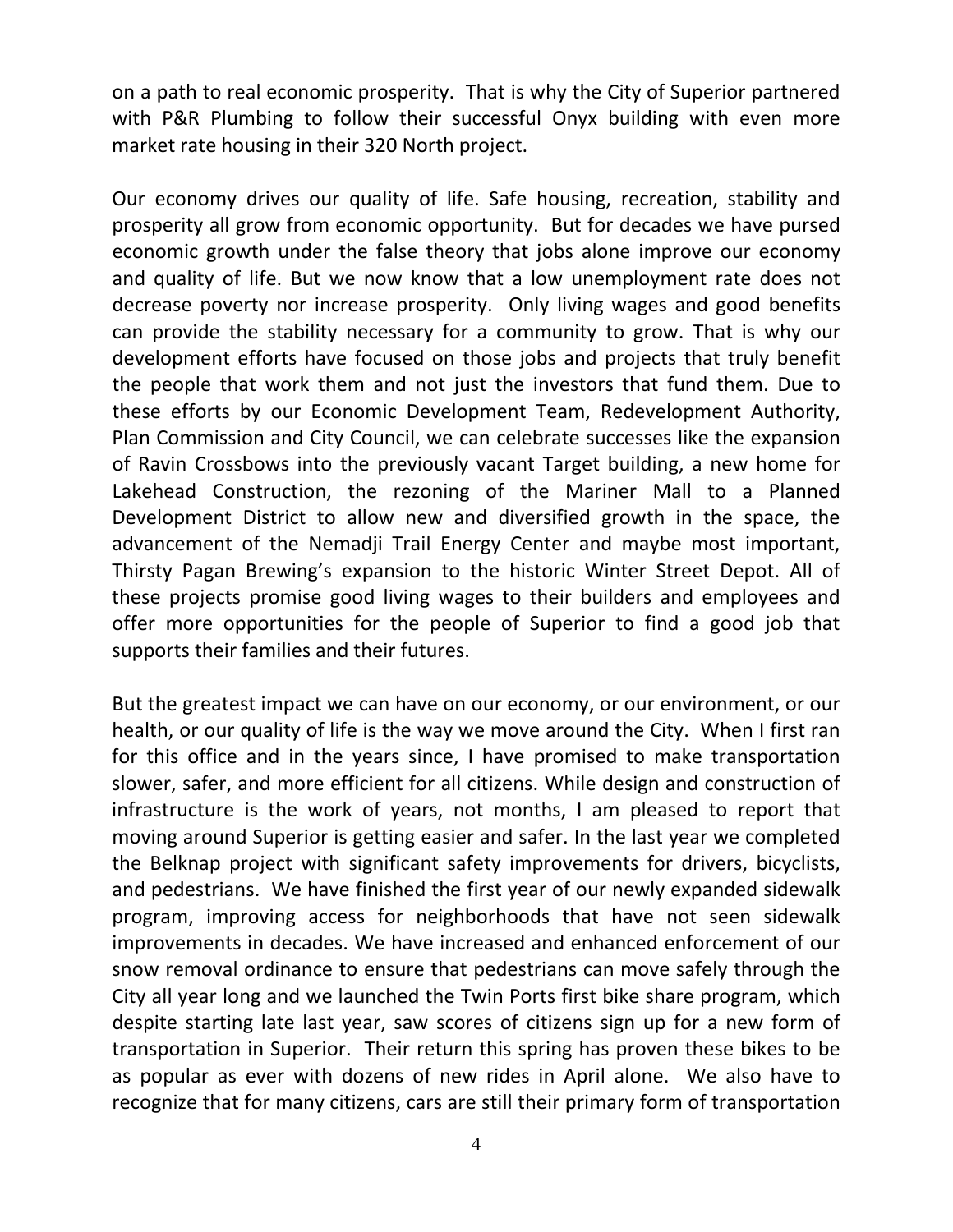and this has been a rough winter for cars. Record setting snow, ice and cold have made unique and complex challenges for our Street Department. This obviously generates frustration for the public as well and I want to take a moment to recognize the very hard work of this small group of dedicated employees that put in long hours, late nights and early mornings with very few days off over some long, dark and cold months. There were complaints, but there were a lot of compliments too. The public recognized the hard work and professionalism our Street Department put into this winter. I recognize it too and we all appreciate it.

Our efforts are not just about where we live or where we work, where we play matters too. Quality of life really exists in those moments outside our day to day routines. Superior has to be a place that visitors remember and that citizens appreciate. 2019 is bringing us more to do than ever before. Last year we began major restorations and improvements to Wisconsin Point and Barker's Island. We added a new rustic landing in Billings Park and continued to add and expand several City Festivals, including Independence Day and the Ice Festival and moved the S.S. Meteor closer to national landmark status.

Last year, in partnership with UW-Superior, I spent months hearing the needs, ideas and concerns of the people of Superior across all demographics in a series of listening sessions. Among the literally hundreds of comments, one clear value and identity rose above all others: Lake Superior! This is a water city and it surrounds us and defines us. The waters of our Lake and rivers are the source of our history, economy, and culture. Our responsibility to preserve and protect our greatest resource is a sacred duty. And in the last year I am proud to say we have kept faith with this cause. We have begun moving forward the first changes that will remove barriers to green infrastructure from our building codes. We have continued to advance the cleanup of the St. Louis River Estuary by entering an agreement with the DNR and Fraser Shipyards to clean up the highly polluted Howard's Pocket. I am very excited to announce tonight that we have reached an agreement with the Husky Oil Refinery to end their discharge of water into Newton Creek and begin to discharge into our Municipal Wastewater Treatment System, which will help us protect Lake Superior and bring over a million dollars in new revenue to the City of Superior.

As I speak to the people of Superior they are very optimistic about our City, but this does not mean they do not have complaints. Taxes and fees, road conditions, retail options, and our drug crisis have been consistent concerns over the past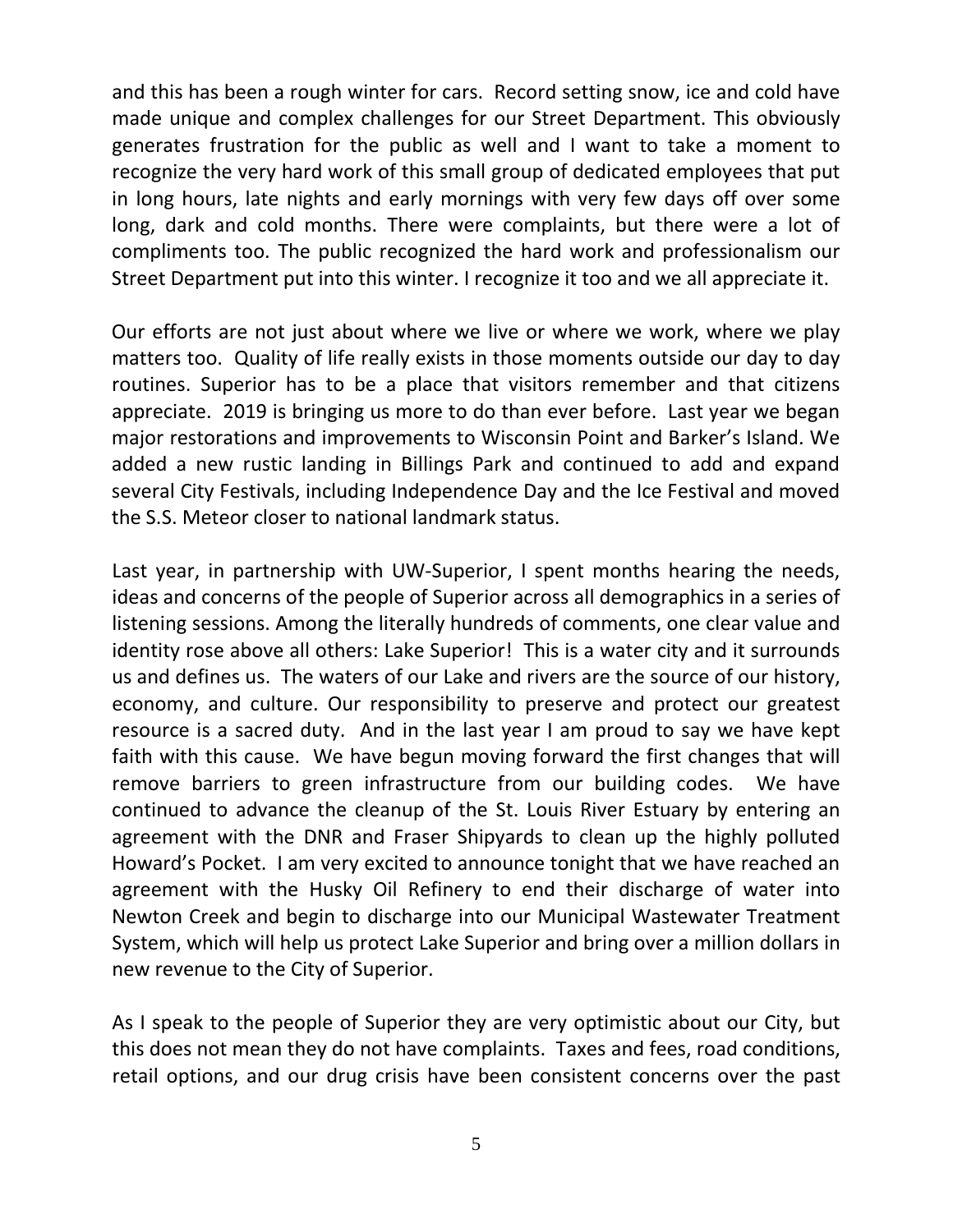year. These are my concerns too and working with the City Council and administration, we have made real progress on each front.

Taxes and fees are a simple problem, they are too high, but the solution is complex. Reducing these burdens without decreasing vital services or jeopardizing the growth of our City is very difficult. I am proud to say that after limiting our growth in spending last year and managing to reduce your bill by reaping the benefits from a growing economy, we went even further this year. For the first time in decades we reduced the amount of property tax we collected from citizens and we reduced fees for the first time ever.

One of the more acute challenges that local elected officials face in Northern Wisconsin is the fact that we must run for office and re-election in the spring, or as spring is more commonly known up here, winter. So after collecting nomination signatures just as tax bills are hitting mailboxes, we have to face voters while road conditions are at their absolute worst. First we all endure, and then clean up severe winter storms that do not respect the day to day transportation needs of our community, and when the snow finally begins to melt, usually just a week or so before Election Day, potholes overtake our roads and compound the frustration of residents and visitors alike. There is no doubt that winter is hard here and this past winter was among the worst we have ever seen. That does not remit our responsibility to improve, as we are already preparing for next winter with new equipment purchases to clear and treat our roads faster and more effectively with less harm to our environment. New sanding equipment will allow us to sand entire roads with a single pass, making our streets safer and faster. I am most excited about the introduction of potassium acetate to our Street Department, which can remove ice from streets at much lower temperatures and with far less impact on surrounding plant-life than traditional salt. Clearing streets faster allows us to remove snow faster and less snow and more efficient removal will get our crews filling potholes faster when spring finally arrives. So I can confidently report that next winter will be better than last winter.

We do not have anywhere to shop in this town! It is one of the most common concerns my office hears. The loss of large retailers like Target, KMart and Younkers has had a real impact on many of our citizens for whom shopping was not only a necessity, but a fun and engaging part of their lives. People build relationships with the places they shop and when those places leave, it hurts. The solutions, though, do not come easy. Unfortunately, we cannot simply call and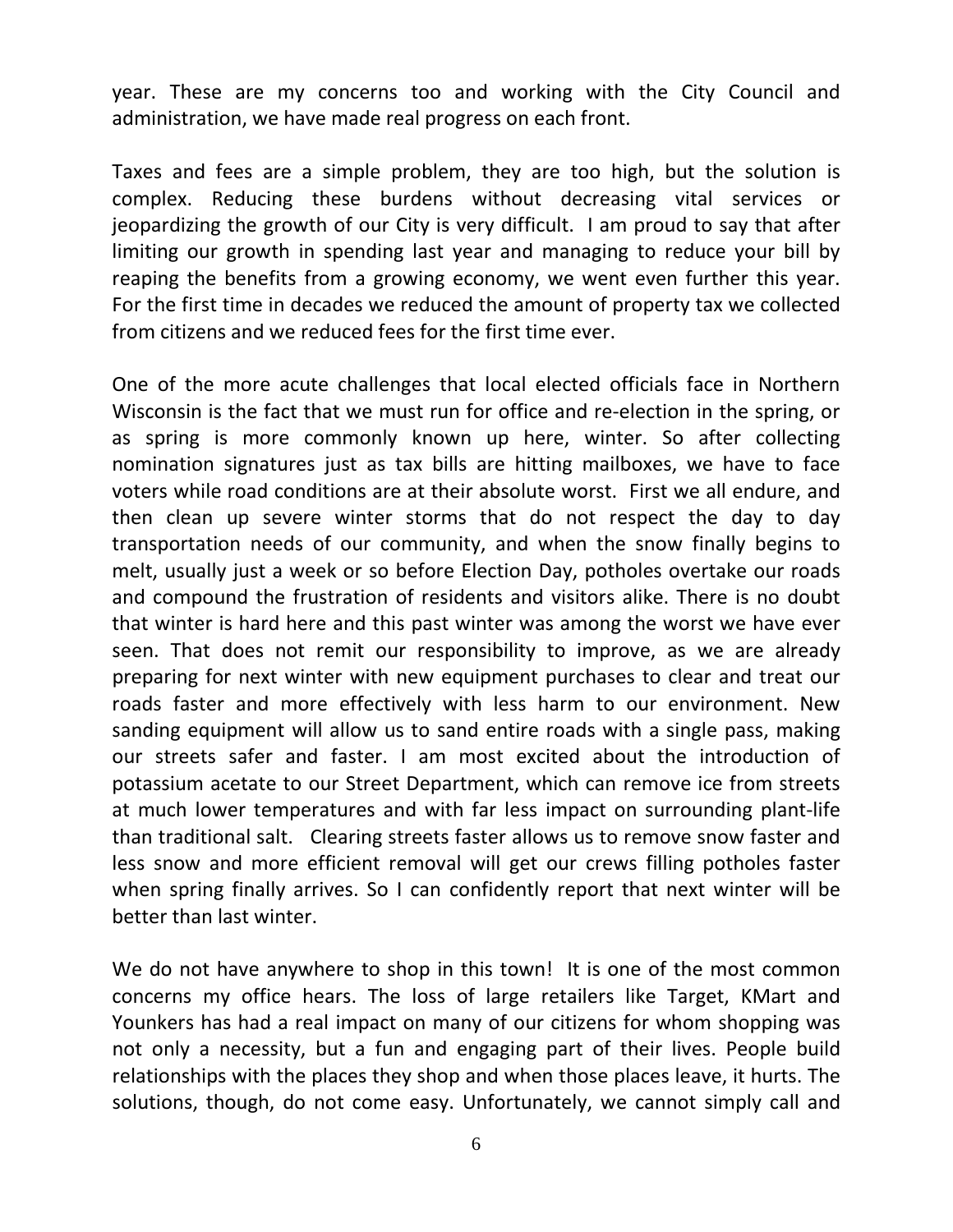request the restaurants and retailers we want to see come to Superior. In the current national retail environment, even incentives will not allow large, failing chains to expand to a small community like Superior. In fact, the United States continues to see the fall of large corporate retail nationwide as consumers have become more selective and moved much of their shopping online and this is not all bad. Online retailers like Amazon provide real opportunities for local manufacturers like Epicurean, Ravin and Feradyne, to sell their products to a global market, while also raising money for local non-profits. Even when our citizens shop online their sales taxes stay local and the delivery of their purchases helps fund the growth of living wage jobs at Fedex, UPS, and the US Postal Service. We still need places to shop and we deserve local options. In fact, the best places to shop for our economy and our shopping experience are locally owned retailers where our money stays local and proprietors know their customers' needs and wants. We grow a local retail economy by building spaces where they can thrive and the best place to grow retail is the place it thrived for decades, downtown. In the past year, as watched both retail and professional services expand in our downtown following the Tower Avenue and Belknap Street projects. We are excited to finally announce the upcoming construction of Cobblestone Hotel, which will flood our largest Business District with new customers as early as next spring, and fill in a space that has sat vacant for far too long. Incentives can help bring in new business but we need to also make sure that we are creating an environment conducive to growth and that means removing regulations that impede new development. I was proud to join a unanimous City Council in repealing our commercial parking minimums ordinance, which for decades had literally banned new development in dense commercial districts by requiring businesses to overbuild their parking lots and fill potentially lucrative building sites with unnecessary empty space.

Taxes are tough, roads can be a problem and we all want more shopping, but these are the pervasive problems that many small cities face. Superior's most critical and unique challenge is the addiction crisis that has scourged this community for far too long. This is not just a crime problem or a public safety issue, this is a health and moral crisis that afflicts us more acutely than most other Wisconsin Cities. We have to honestly reckon with the nature and the scale of this problem. This is a human crisis. It was created by people that knowingly and deliberately afflicted our families and friends. The opioid addiction crisis that has decimated our community across all demographics, incomes and backgrounds was preventable. It was inflicted on us nonetheless by greedy manufacturers, billionaires that put their own profits ahead of the lives of vulnerable people. So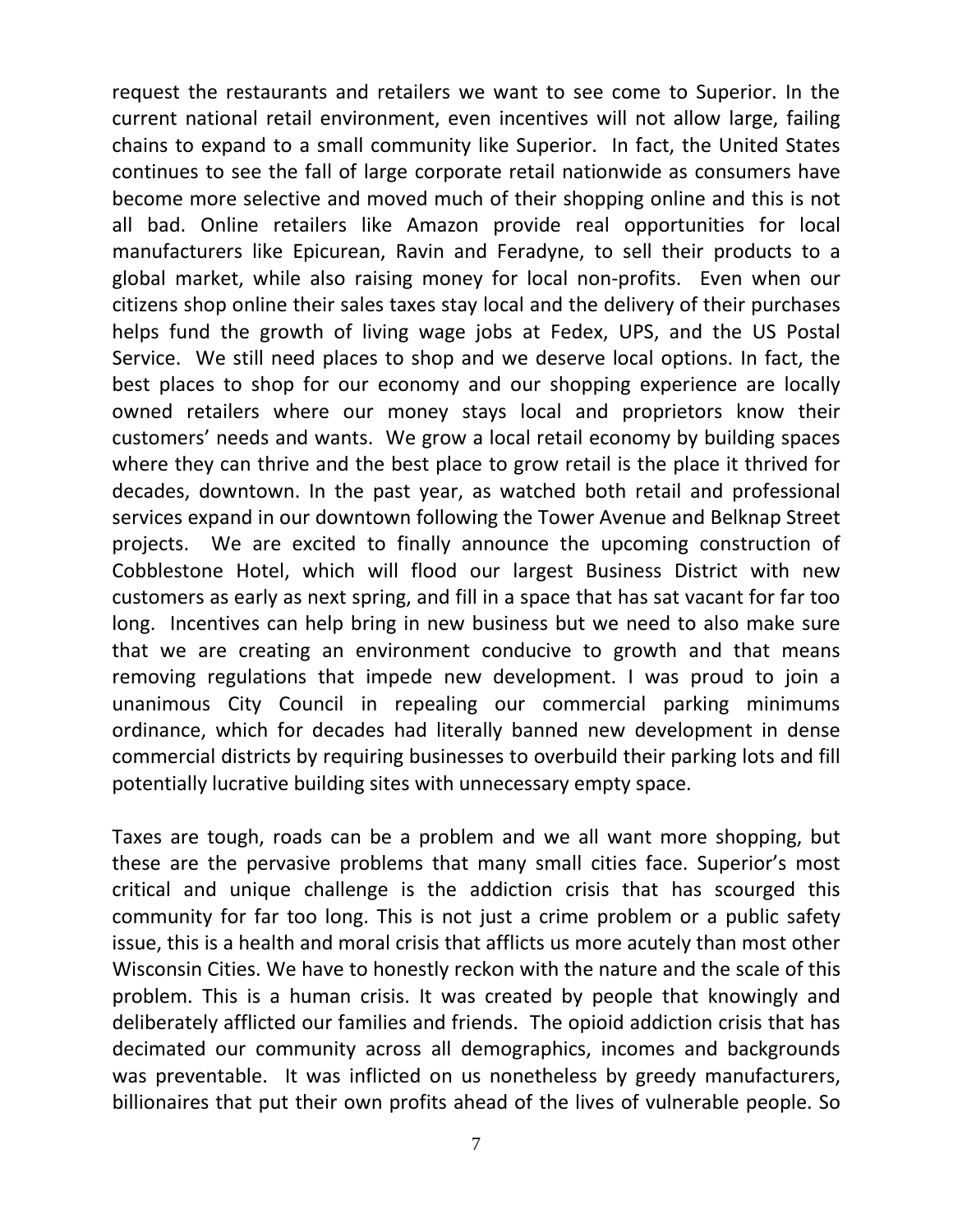we joined the City of Duluth and communities around the country to help bring them to justice. We are suing the manufacturers of this crisis to demand they stop killing our people and to pay for the damage and the heartbreak they have caused. We cannot afford to wait for justice or relief, we need the State of Wisconsin to take action right now to provide funding for adequate treatment for the victims of all forms of drug and alcohol abuse by matching the resources our neighboring States provide. This year we made this demand our top legislative priority at Superior Days and will remain our first and principle priority for our State Representatives until we have the resources we need to help our people to find their way out of this darkness. We cannot wait for the State either as our citizens demand action now. I have been pleased that our Police Chief recognizes that this problem goes beyond law enforcement and I have been especially proud of his recognition that drug addiction is not a choice and that addicts are not bad people or necessarily criminals simply by virtue of their disease. In a place and a time where it seems like there is no help or hope for people suffering addiction and all paths lead to either jail or the grave, our Police Department has begun to offer another way. The Pathways to Hope Program allows victims of addiction to choose treatment over prosecution. This program is already ending the downward spiral for several of our citizens and offering them real hope for recovery.

Drugs are not the only threat to public safety. We continue to find new and innovative ways to improve our Police Officers' abilities to respond to crises in the community. We launched Superior's first take home squad program for officers living in Superior to both prolong the life of this very expensive and vital equipment and to also incentivize officers to live in the community they protect. Also the Crisis Intervention training that we introduced to the Superior Police Department last year has already saved the lives of people experiencing mental health crises.

The most obvious and infamous threat to public safety occurred just over a year ago when an explosion ignited one of the largest oil refinery fires in the history of the United States and triggered an evacuation of most of the City. Despite the very real danger this event posed to refinery workers, first responders and citizens, we escaped the disaster without a single loss of life. With no exception and no comparison, this has been the single largest and most frequent topic in my conversations with citizens. The Husky Refinery Fire affected this whole community and made national news. The reaction from citizens to this fire and the performance of the team that met the crisis has been overwhelmingly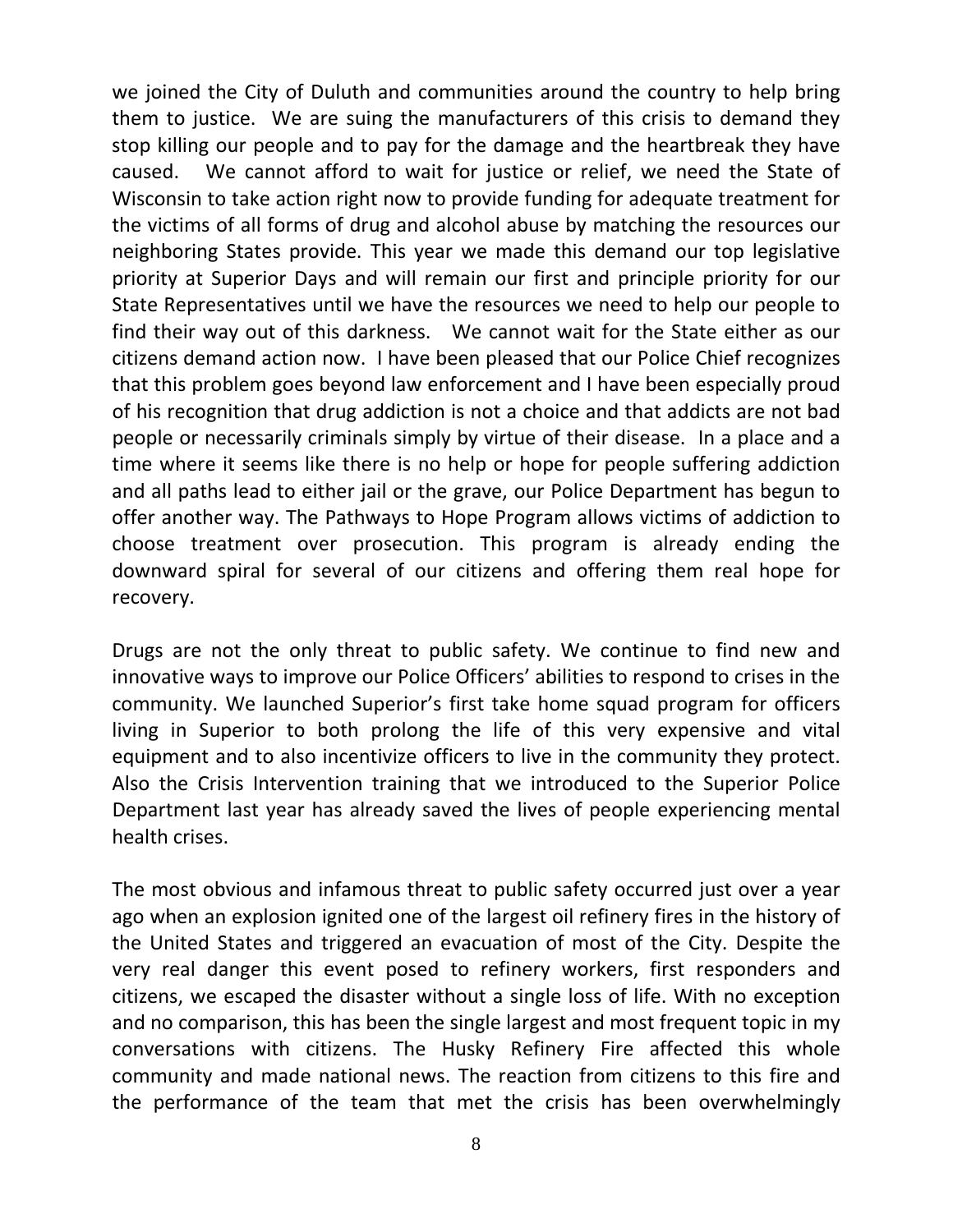positive and rightfully so. My role that day was very small, but I have received a disproportionate amount of the attention. So I want to say again publicly what I have had to say privately across hundreds of conversations in the last year. The quick, decisive, and professional response to the Husky Fire was the work of dozens of professionals, many of them true heroes, who executed a well prepared plan. If citizens are grateful to the response team, and they should be, Superior should know that I am grateful for the response of our citizens, who, in a time of extreme crisis came together in calm dedication and service to one another. That fire was a disaster, among the worst we have ever seen, but it brought out the very best in all of us and I could not be more proud of all of you.

Tonight is not just a chance to celebrate what we have done. It is our chance to dedicate ourselves to even greater accomplishments in the future and as I said in the beginning, we can only move this City forward together. So over the last few weeks I have met with Department Heads and City Councilors to learn their goals for the coming year.

In the coming year I will be partnering with Councilor Dan Olson to improve our responsible bidders ordinance to protect taxpayers and workers from predatory, criminal and unqualified contractors on public projects. Councilor Craig Sutherland and I will be working to protect both City finances and our employees from the crippling and still rising costs of health care. Councilor Tylor Elm and I will continue our work to bring Superior into the 21st century by pursing municipal broadband infrastructure and "Smart City" designation. I look forward to helping Councilors Keith Kern and Ruth Ludwig, as we develop an environmentally responsible management plan for our Municipal Forest. I will also look to them to make our parks more accessible by funding construction of bathrooms and other amenities in each of our neighborhood parks. Councilor Esther Dalbec pointed out to me that tree killing insects and diseases do not only afflict trees on public property, but many of our citizens lack the resources to mitigate and defend against these blights or remove afflicted trees. My administration will be working with her to develop a plan that helps homeowners and our urban forest. Councilor Van Sickle has been an uncompromising advocate for pedestrian and neighborhood safety and she and I will work closely to bring new safety improvements to every neighborhood and especially to the neighborhoods endangered by highway 2 and 53. She and I will look to partner with Councilors Jack Sweeney and Brent Fennessey to bring life back into the East End Business District through improved design and place making.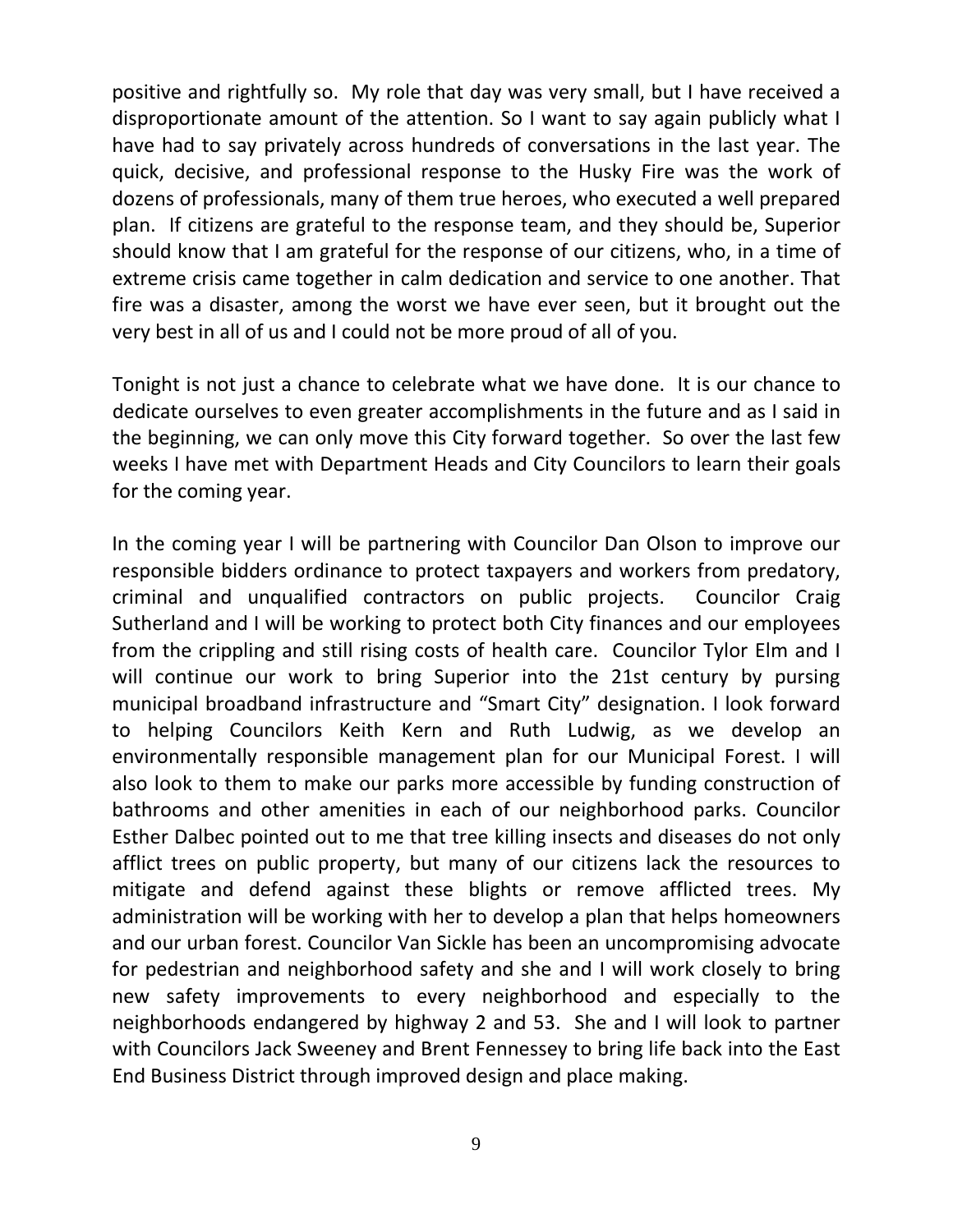I will also be asking the whole City Council to join me in supporting policies, projects and plans that move our City forward.

We need to fund resources for emerging entrepreneurs, particularly women and people of color to assist in build outs and first year operating expenses, so that we can expand our local retail and business community.

Retail survives when it has steady access to customers and the best proven way to connect business to customers is for people to live near where they shop. We are going to double down on our efforts to create and improve housing in our downtown by surveying existing housing, especially mixed use buildings on our main streets, and incentivizing and de-regulating affordable housing in and near our commercial districts.

We are going to improve public safety by conducting a full review of all policing policies and adopting a more modern, community oriented standard. We will also begin sending our Police Officers to fair and impartial policing training to better equip them to understand their own biases and to fairly protect people of all cultures and backgrounds.

We will begin work on the City's first active transportation plan to ensure that every citizen can move safely through the City and to offer new, healthier, economically and environmentally friendly ways to move through our City.

We will construct Superior's first Complete Street on East 18th street to facilitate all forms of transportation equally and safely.

We will continue to work with and support the Husky Refinery as they rebuild and reopen, but we will also hold them accountable for meaningful safety improvements and seek the support of outside agencies and authorities like the Chemical Safety Board, EPA, and Congress in requiring the company to use the safest production methods possible, including alternatives to Hydrogen Fluoride.

Superior is growing, changing and improving. We have a right to make ambitious plans because working together, we have achieved more than most of us thought possible. This has been an exciting year for our hometown, but the year to come will be even better. I have been waiting for tonight to make some key announcements and now I am thrilled to share with all of you several major advancements in the coming months.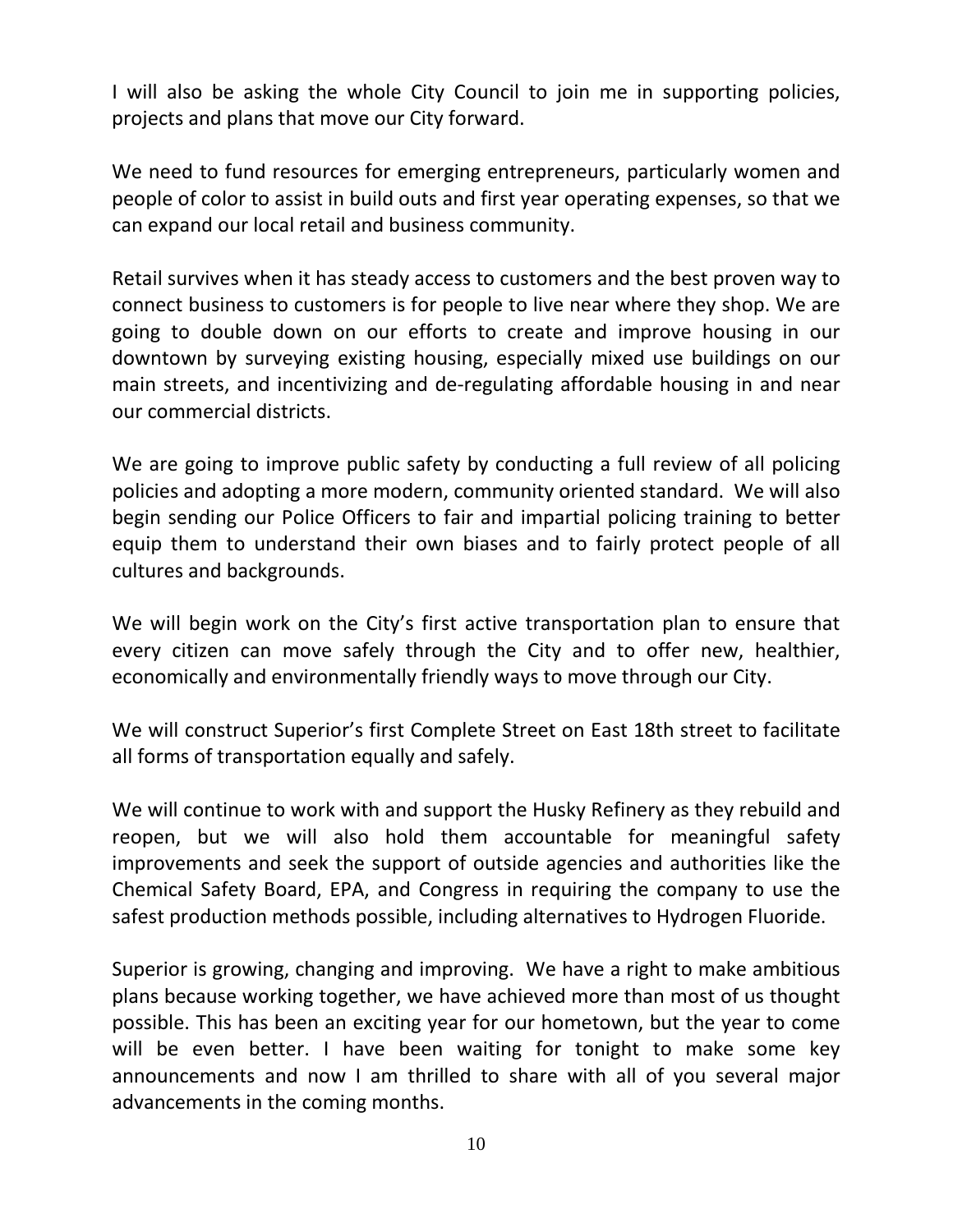Grandma's Marathon is the largest event in the Twin Ports and organizes several professional races throughout the year in the City of Duluth. Last year, the City of Superior partnered with the organization to support the Marathon and bring halfmarathon shuttle busses to Superior. This year, I am pleased to announce that we will be expanding our partnership and hosting the first ever Grandma's Marathon sponsored race in Superior. The North End Nightmare 5K will race through our downtown late this October and headline the growing North End Days Spooktakular neighborhood celebration.

For several weeks I have been working with the Directors and Boards of the Superior Public Museums and the Bong Veteran's Museum on a simple principle. No citizen of Superior should ever be denied access to their local museums because of cost. So along with Megan Meyer, Hayes Scriven, the Superior Public Library and their Boards of Directors, I am thrilled to announce that starting this summer library card holders will be able to reserve and check out admissions to the Bong Veteran's Museum, Fairlawn Mansion, and the S.S. Meteor free of charge, making education and recreation accessible to our entire community.

History is important. It is our story and our identity and we have an obligation to learn it, protect it and pass it along to each generation. My own love of history inspired much of my journey into politics, but not in a positive way. I watched with sadness and regret as we lost the Palace Theater and Central High School over a decade ago. We can never replace those iconic buildings and we should regularly recommit ourselves to the protection of historic buildings and places. But an ancillary problem to losing these iconic structures were the vacant, useless lots that have done nothing for our City's development. The announcement that Cobblestone Hotel would fill the Palace lot was an exciting first step to putting these losses behind us. Now I can formally announce that we will soon be completing the next step and filling the Central lot as well. We have begun work and negotiations with P&R Properties to develop the former site of Central High School with a mixed use development featuring a blend of market rate and student housing with retail space, bringing in even more downtown housing and the new shops and restaurants that so many citizens have demanded. With the City Council's help, we will look to break ground this summer and open a new multi-million dollar development by the summer of 2020 whose design will evoke the memory of this iconic building and kick off a bright new future for our downtown.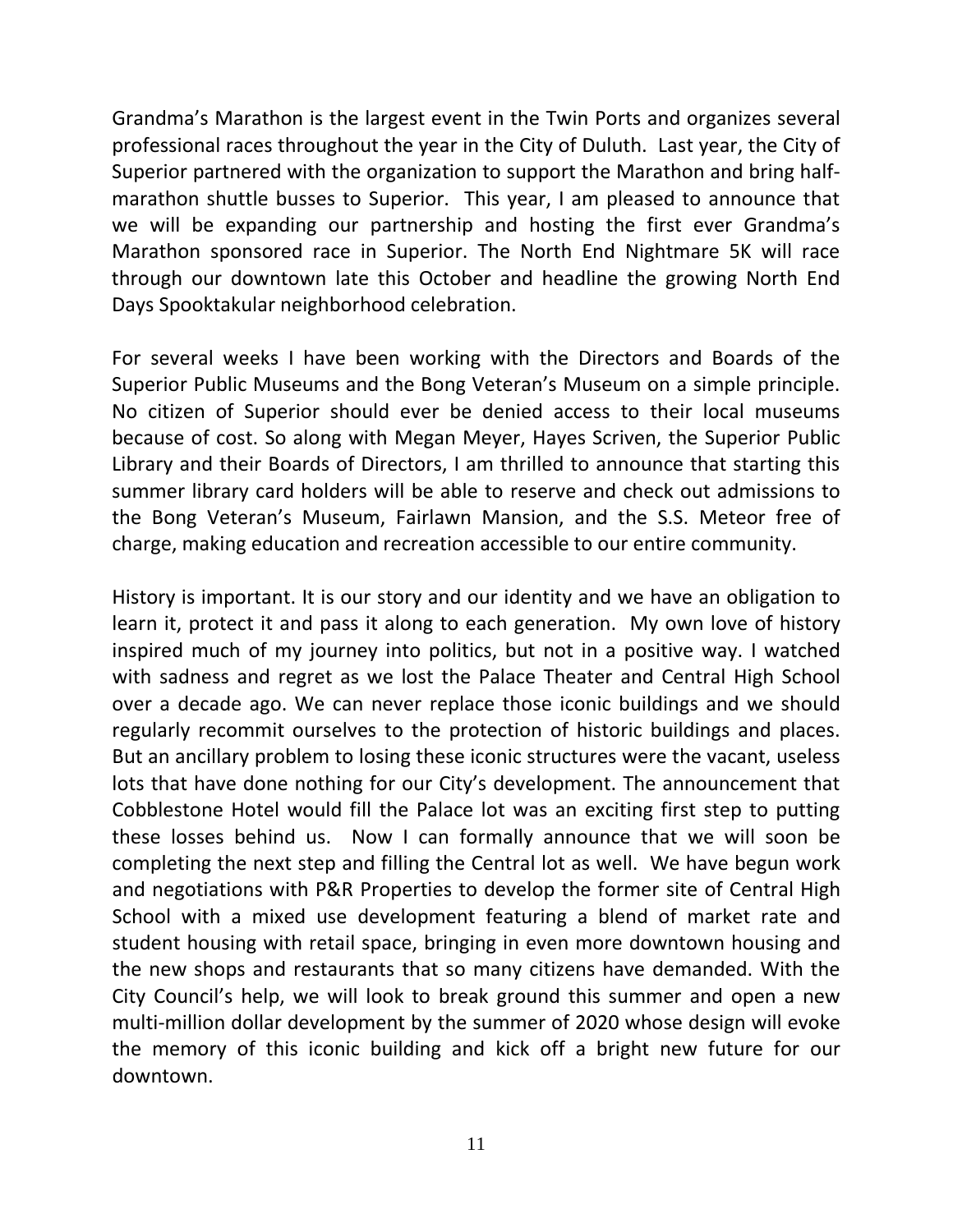In the coming years Superior will be unrecognizable to someone who last visited us even a few years ago. We have over 20 million dollars in street and sidewalk improvements and over 50 million dollars in new construction. Cleaner waterways, improved shorelines, enhanced parks and forest, rotting houses restored to rehabilitated homes, lower unemployment, higher wages, new businesses and in every corner of our lives, new opportunities. Ladies and gentlemen, the State of your City is strong and we are getting stronger. My message to you tonight is that despite all of our triumphs and achievements, our greatest days still lay before us. We did not get here by accident nor good fortune and the lesson that runs through our entire history is that the people of Superior built their own good fortune, usually out of extreme adversity. The success of Superior is due to the hard work, faith, optimism and passion of so many of the people of Superior. I want to close tonight by celebrating one of those people.

Last year we began a tradition of naming a Citizen of the Year. This is not necessarily the most successful, well known or most influential citizen of our community. Last year, and now this year, I have chosen to name someone that best exemplifies the values that define and inspire our community. We are a people that understand hardship and we do not fear it nor shrink from it. We embrace it and build our future out of the challenges set against us. Our Citizen of the Year is a man that has experienced hardship, adversity and barriers his whole life. He has broken many of his own barriers and used his enduring challenges as pillars of his identity and character. That could be true of many citizens of Superior. But this man not only overcame his own barriers, he dedicated his life to breaking down barriers for everyone else. Ladies and Gentlemen, our Citizen of the Year is Mr. John Nousaine.

Mr. Nousaine retires this year as Executive Director of North Country Independent Living and leaves behind him decades of professional advocacy for people living with disabilities. He fought not only for accessibility and adaptability for individuals, but for true independence. He also insisted that people living with disabilities not be the only ones adapting. John demands that the rest of us adapt as well. He has fought for a society in which all people can live, move, work and play equally and together. It is my hope and expectation that this recognition remind him that we do not expect that work to end with his professional retirement. It is the belief that his work will continue that makes me honored to present the Key to the City of Superior to our Citizen of the Year: Mr. John Nousaine.